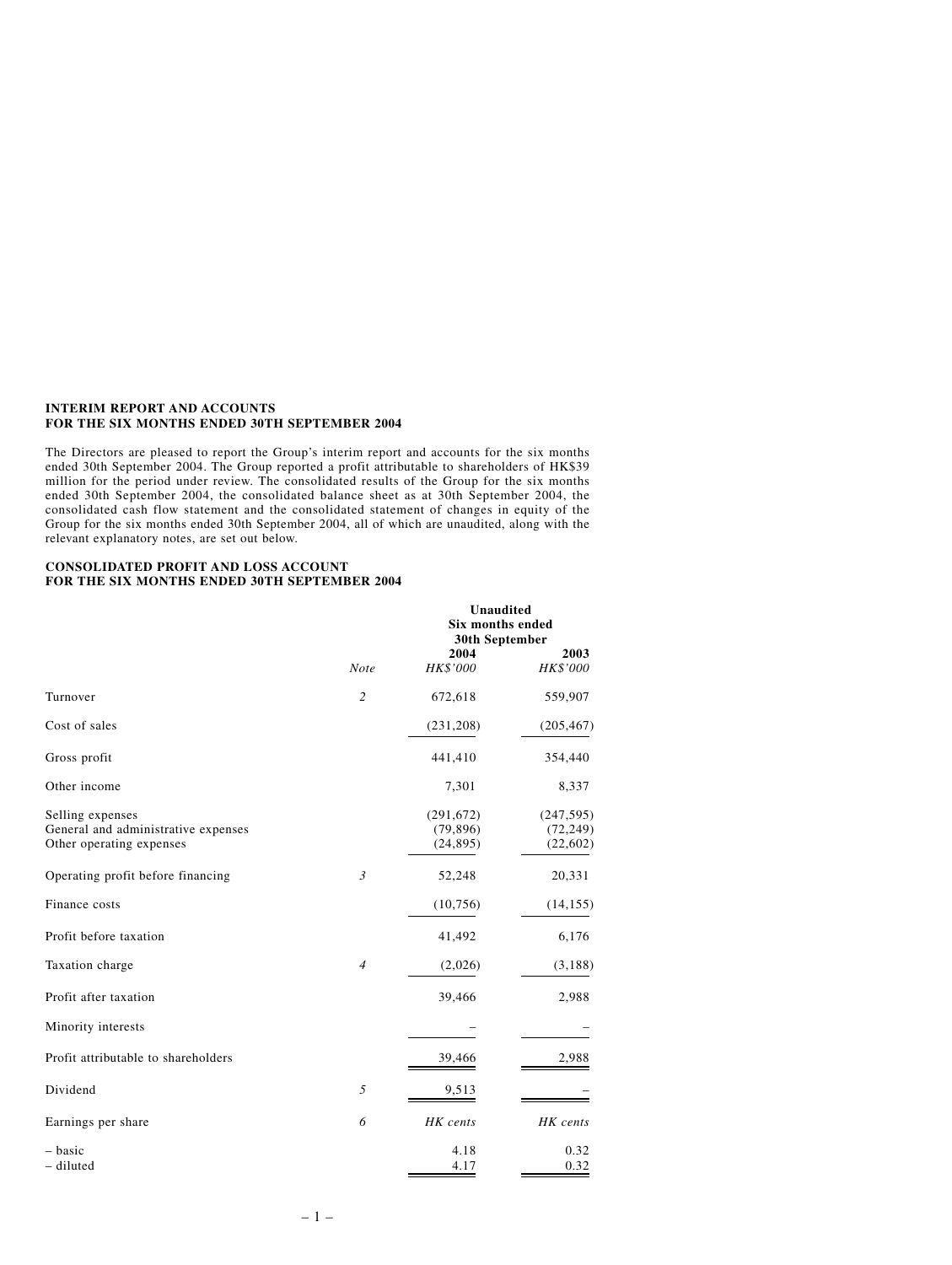# C**ONSOLIDATED BALANCE SHEET AT 30TH SEPTEMBER 2004 AND 31ST MARCH 2004**

|                                                                                  |      | <b>Unaudited</b><br>30th September<br>2004 | Audited<br>31st March<br>2004 |
|----------------------------------------------------------------------------------|------|--------------------------------------------|-------------------------------|
|                                                                                  | Note | <b>HK\$'000</b>                            | <i>HK\$'000</i>               |
| Non-current assets                                                               |      |                                            |                               |
| Fixed assets                                                                     |      | 872,379                                    | 879,659                       |
| Investment securities                                                            |      | 4,299                                      | 4,299                         |
| Trademarks                                                                       |      | 18,127                                     | 19,160                        |
| Deferred tax assets                                                              |      | 26,647                                     | 26,910                        |
|                                                                                  |      | 921,452                                    | 930,028                       |
| Current assets                                                                   |      |                                            |                               |
| <b>Stocks</b>                                                                    |      | 431,565                                    | 349,385                       |
| Debtors and prepayments                                                          | 7    | 299,194                                    | 344,794                       |
| Marketable securities                                                            |      | 75                                         | 74                            |
| Bank balances and cash                                                           |      | 50,982                                     | 53,037                        |
|                                                                                  |      | 781,816                                    | 747,290                       |
| Current liabilities                                                              |      |                                            |                               |
| Creditors and accruals                                                           | 8    | 324,903                                    | 277,181                       |
| Loans from shareholders                                                          |      | 3,892                                      | 3,892                         |
| Taxation payable                                                                 |      | 13,141                                     | 11,616                        |
| Current portion of long term liabilities<br>Bank overdrafts and short term loans | 10   | 22,974                                     | 57,278                        |
| Secured                                                                          |      | 169,231                                    | 185,089                       |
| Unsecured                                                                        |      | 57,721                                     | 49,280                        |
|                                                                                  |      | 591,862                                    | 584,336                       |
| Net current assets                                                               |      | 189,954                                    | 162,954                       |
| Total assets less current liabilities                                            |      | 1,111,406                                  | 1,092,982                     |
|                                                                                  |      |                                            |                               |
| Financed by:                                                                     |      |                                            |                               |
| Share capital                                                                    | 9    | 94,934                                     | 94,334                        |
| Reserves                                                                         |      | 730,618                                    | 707,158                       |
| Declared interim/proposed final dividend                                         |      | 9,513                                      | 18,867                        |
| Shareholders' funds                                                              |      | 835,065                                    | 820,359                       |
| Minority interests                                                               |      | 1,525                                      | 1,606                         |
| Long term liabilities                                                            | 10   | 254,068                                    | 250,269                       |
| Deferred tax liabilities                                                         |      | 20,748                                     | 20,748                        |
| Funds employed                                                                   |      | 1,111,406                                  | 1,092,982                     |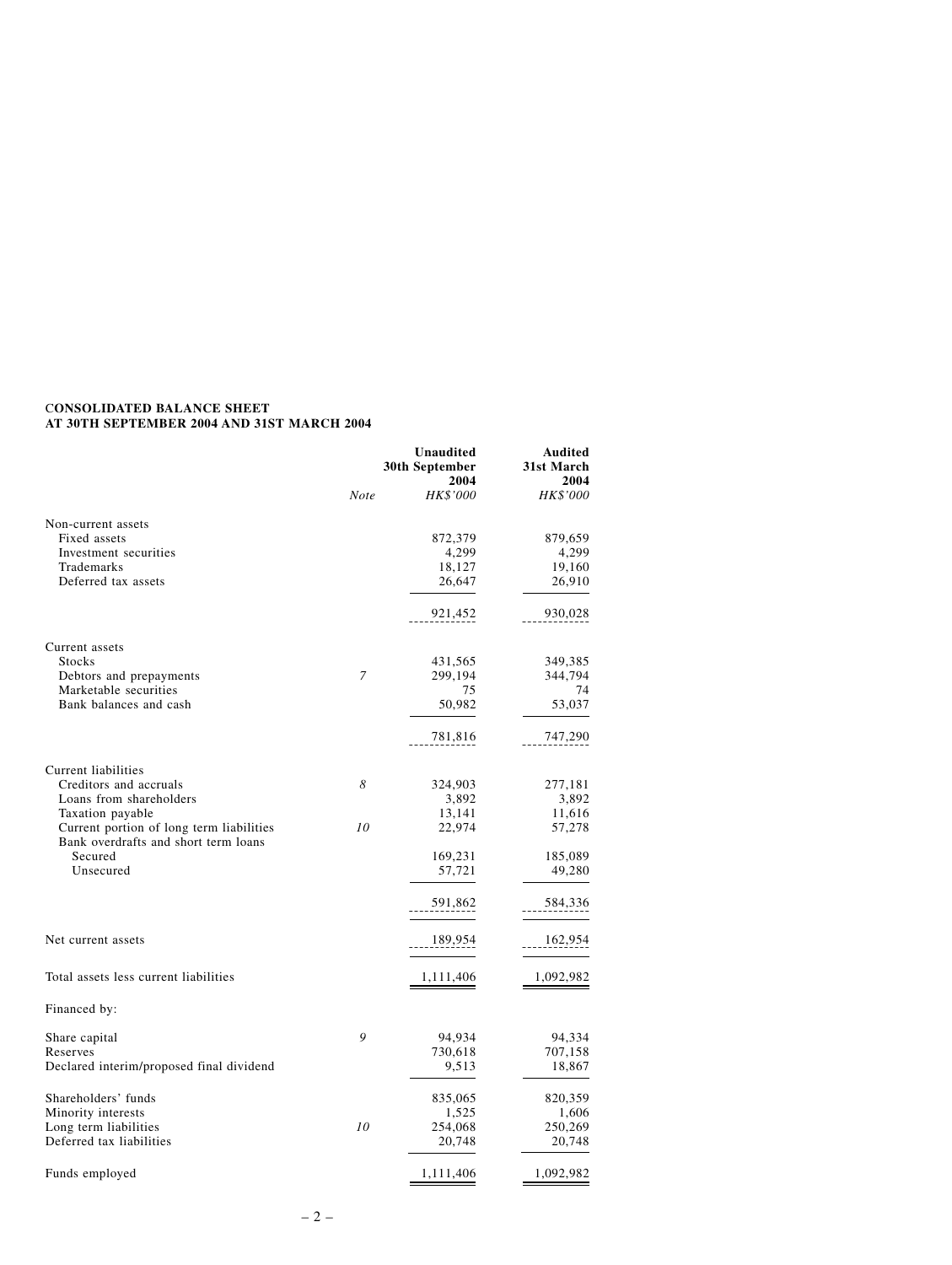### **CONSOLIDATED CASH FLOW STATEMENT FOR THE SIX MONTHS ENDED 30TH SEPTEMBER 2004**

|                                                        | Unaudited<br>Six months ended<br>30th September |                  |
|--------------------------------------------------------|-------------------------------------------------|------------------|
|                                                        | 2004<br><i>HK\$'000</i>                         | 2003<br>HK\$'000 |
| Net cash from operating activities                     | 79,840                                          | 27,243           |
| Net cash used in investing activities                  | (40,900)                                        | (16, 422)        |
| Net cash used in financing activities                  | (38, 853)                                       | (16, 816)        |
| Net increase/(decrease) in cash and cash equivalents   | 87                                              | (5,995)          |
| Cash and cash equivalents at 1st April                 | 32,833                                          | 14,811           |
| Effect of foreign exchange rate changes                | (3,927)                                         | 2,200            |
| Cash and cash equivalents at 30th September            | 28,993                                          | 11,016           |
| Analysis of the balances of cash and cash equivalents: |                                                 |                  |
| Bank balances and cash - unrestricted                  | 48,654                                          | 33,782           |
| Bank overdrafts                                        | (19,661)                                        | (22, 766)        |
|                                                        | 28,993                                          | 11,016           |

#### **CONSOLIDATED STATEMENT OF CHANGES IN EQUITY FOR THE SIX MONTHS ENDED 30TH SEPTEMBER 2004**

|                                                            |                                            |                                    | <b>Unaudited</b>                           |                                                                    |                          |
|------------------------------------------------------------|--------------------------------------------|------------------------------------|--------------------------------------------|--------------------------------------------------------------------|--------------------------|
|                                                            | <b>Share</b><br>capital<br>HK\$'000        | Contributed<br>surplus<br>HK\$'000 | <b>Share</b><br>premium<br>HK\$'000        | (Accumulated<br>losses)/<br><b>Retained</b><br>profits<br>HK\$'000 | <b>Total</b><br>HK\$'000 |
| At 1st April 2004<br>Transfer of contributed surplus       | 94,334                                     | 2,848,462<br>(2,848,462)           | 793                                        | (2,123,230)<br>2.848.462                                           | 820,359                  |
| 2004 final dividends paid<br>Issue of shares upon exercise |                                            |                                    |                                            | (18, 867)                                                          | (18, 867)                |
| of share options                                           | 600                                        |                                    | 888                                        |                                                                    | 1,488                    |
| Profit for the period                                      |                                            |                                    |                                            | 39,466                                                             | 39,466                   |
| Changes in exchange rates                                  |                                            |                                    |                                            | (7,381)                                                            | (7, 381)                 |
| At 30th September 2004                                     | 94,934                                     |                                    | 1,681                                      | 738,450                                                            | 835,065                  |
|                                                            |                                            |                                    | <b>Unaudited</b>                           |                                                                    |                          |
|                                                            | <b>Share</b><br>capital<br><b>HK\$'000</b> | Contributed<br>surplus<br>HK\$'000 | <b>Share</b><br>premium<br><b>HK\$'000</b> | Accumulated<br>losses<br><b>HK\$'000</b>                           | Total<br><i>HK\$'000</i> |
| At 1st April 2003                                          | 93,634                                     | 2,848,462                          | 443                                        | (2,227,303)                                                        | 715,236                  |
| Profit for the period                                      |                                            |                                    |                                            | 2,988                                                              | 2,988                    |
| Changes in exchange rates                                  |                                            |                                    |                                            | 7,684                                                              | 7,684                    |
| At 30th September 2003                                     | 93,634                                     | 2,848,462                          | 443                                        | (2,216,631)                                                        | 725,908                  |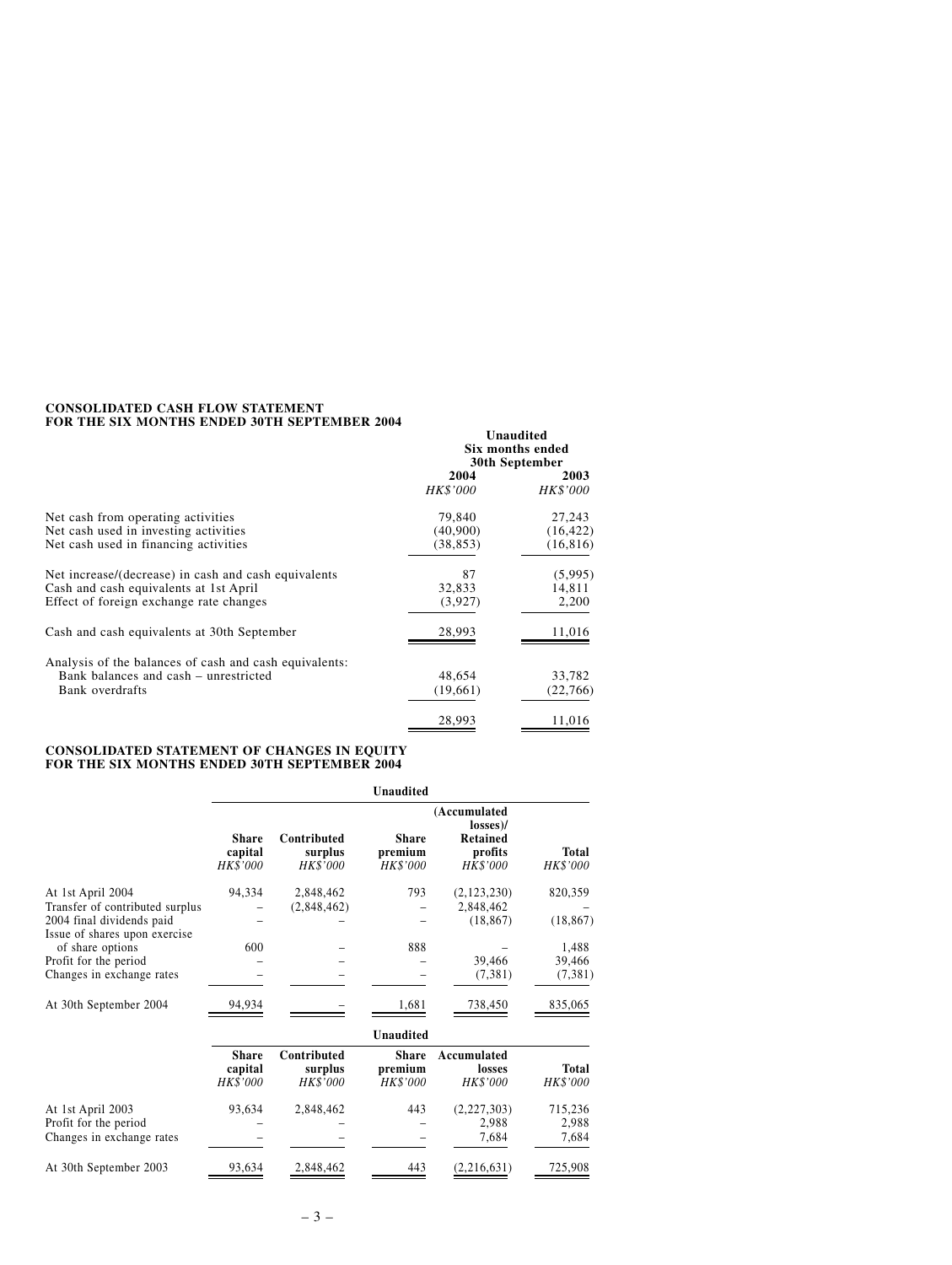# **NOTES TO INTERIM ACCOUNTS**

#### **1. Principal accounting policies**

These unaudited consolidated interim accounts ("interim accounts") are prepared in accordance with Hong Kong Statement of Standard Accounting Practice ("SSAP") No. 25, "Interim Financial Reporting", issued by the Hong Kong Institute of Certified Public Accountants ("HKICPA") and Appendix 16 of the Rules Governing the Listing of Securities ("Listing Rules") on the Stock Exchange of Hong Kong Limited ("Stock Exchange"). These interim accounts should be read in conjunction with the 2004 Annual Report. The accounting policies adopted in the preparation of these interim accounts are consistent with those used in the annual accounts for the year ended 31st March 2004.

#### **2. Segment information**

*Primary reporting format – business segments*

|                                                       | Unaudited<br>Six months ended 30th September 2004 |                             |                                                 |                                        |                          |
|-------------------------------------------------------|---------------------------------------------------|-----------------------------|-------------------------------------------------|----------------------------------------|--------------------------|
|                                                       | Investment<br><b>HK\$'000</b>                     | Property<br><b>HK\$'000</b> | <b>Retail and</b><br>trading<br><b>HK\$'000</b> | <b>Eliminations</b><br><b>HK\$'000</b> | Group<br><b>HK\$'000</b> |
| Turnover                                              | 21                                                | 20,154                      | 657,780                                         | (5, 337)                               | 672,618                  |
| Segment results                                       | 21                                                | 8,878                       | 59,585                                          |                                        | 68,484                   |
| Net corporate expenses                                |                                                   |                             |                                                 |                                        | (16, 236)                |
| Operating profit before<br>financing<br>Finance costs |                                                   |                             |                                                 |                                        | 52,248<br>(10, 756)      |
| Profit before taxation<br>Taxation charge             |                                                   |                             |                                                 |                                        | 41,492<br>(2,026)        |
| Profit after taxation<br>Minority interests           |                                                   |                             |                                                 |                                        | 39,466                   |
| Profit attributable to<br>shareholders                |                                                   |                             |                                                 |                                        | 39,466                   |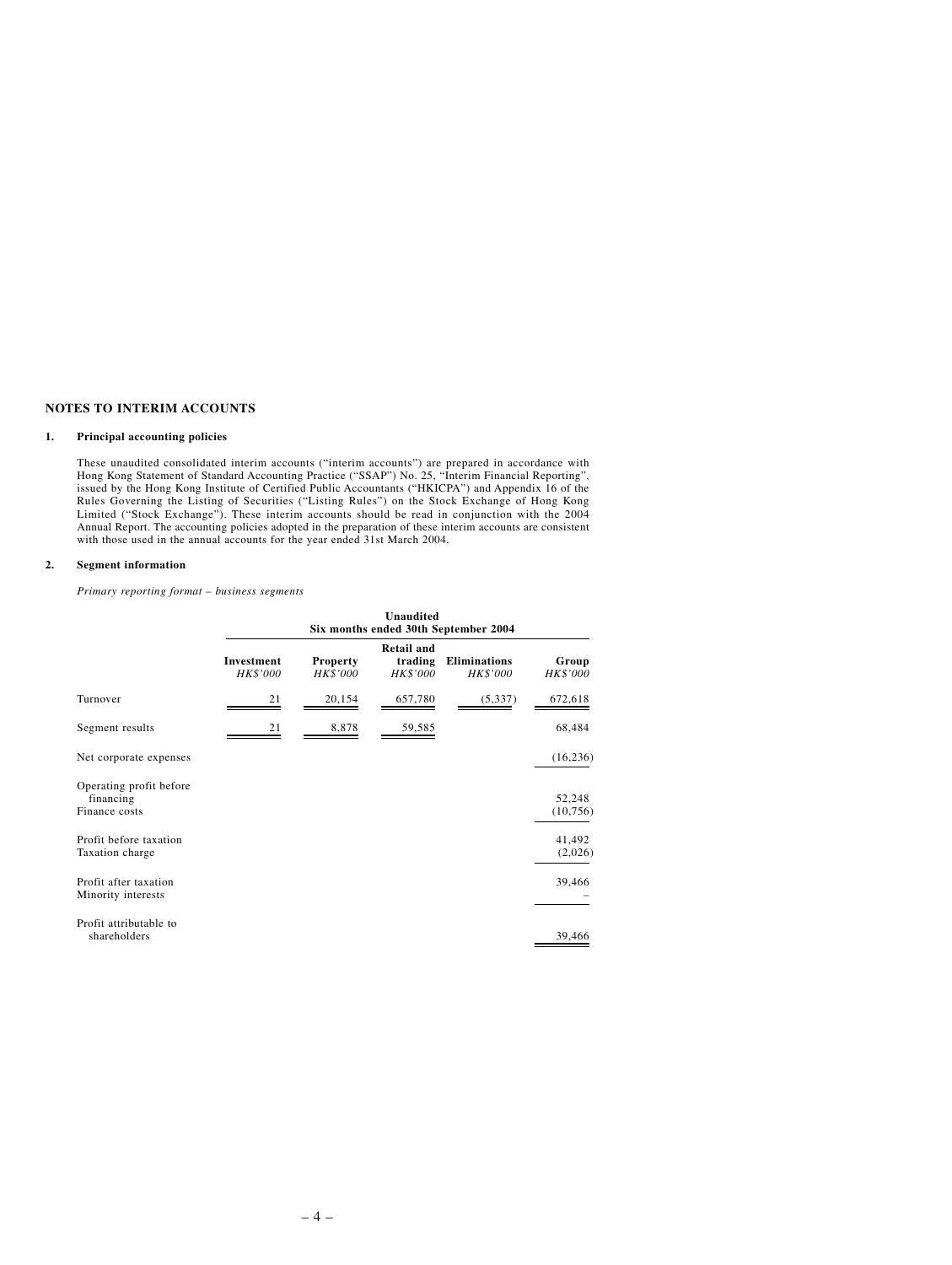# **2. Segment information** *(Continued)*

# *Primary reporting format – business segments (Continued)*

|                                                       | <b>Unaudited</b><br>Six months ended 30th September 2003 |                             |                                                 |                                 |                     |
|-------------------------------------------------------|----------------------------------------------------------|-----------------------------|-------------------------------------------------|---------------------------------|---------------------|
|                                                       | Investment<br>HK\$'000                                   | <b>Property</b><br>HK\$'000 | <b>Retail and</b><br>trading<br><b>HK\$'000</b> | <b>Eliminations</b><br>HK\$'000 | Group<br>HK\$'000   |
| Turnover                                              | 12                                                       | 24,493                      | 540,772                                         | (5,370)                         | 559,907             |
| Segment results                                       | 12                                                       | 11,059                      | 20,984                                          |                                 | 32,055              |
| Net corporate expenses                                |                                                          |                             |                                                 |                                 | (11, 724)           |
| Operating profit before<br>financing<br>Finance costs |                                                          |                             |                                                 |                                 | 20,331<br>(14, 155) |
| Profit before taxation<br>Taxation charge             |                                                          |                             |                                                 |                                 | 6,176<br>(3, 188)   |
| Profit after taxation<br>Minority interests           |                                                          |                             |                                                 |                                 | 2,988               |
| Profit attributable to<br>shareholders                |                                                          |                             |                                                 |                                 | 2,988               |

*Secondary reporting format – geographical segments*

|                              | <b>Turnover</b><br>Unaudited<br>Six months ended<br>30th September |                         |                         |                         | <b>Segment results</b><br>Unaudited<br>Six months ended<br>30th September |  |
|------------------------------|--------------------------------------------------------------------|-------------------------|-------------------------|-------------------------|---------------------------------------------------------------------------|--|
|                              | 2004<br><b>HK\$'000</b>                                            | 2003<br><b>HK\$'000</b> | 2004<br><b>HK\$'000</b> | 2003<br><b>HK\$'000</b> |                                                                           |  |
| Hong Kong                    | 362,635                                                            | 300,000                 | 19.597                  | (3, 172)                |                                                                           |  |
| South East and Far East Asia | 186.756                                                            | 143,867                 | 21.424                  | 14.599                  |                                                                           |  |
| Europe                       | 91.543                                                             | 101.712                 | 20.092                  | 20.316                  |                                                                           |  |
| North America                | 13.967                                                             | 6.944                   | 7.698                   | (57)                    |                                                                           |  |
| Mainland China               | 17,717                                                             | 7,384                   | (327)                   | 369                     |                                                                           |  |
|                              | 672,618                                                            | 559,907                 | 68.484                  | 32,055                  |                                                                           |  |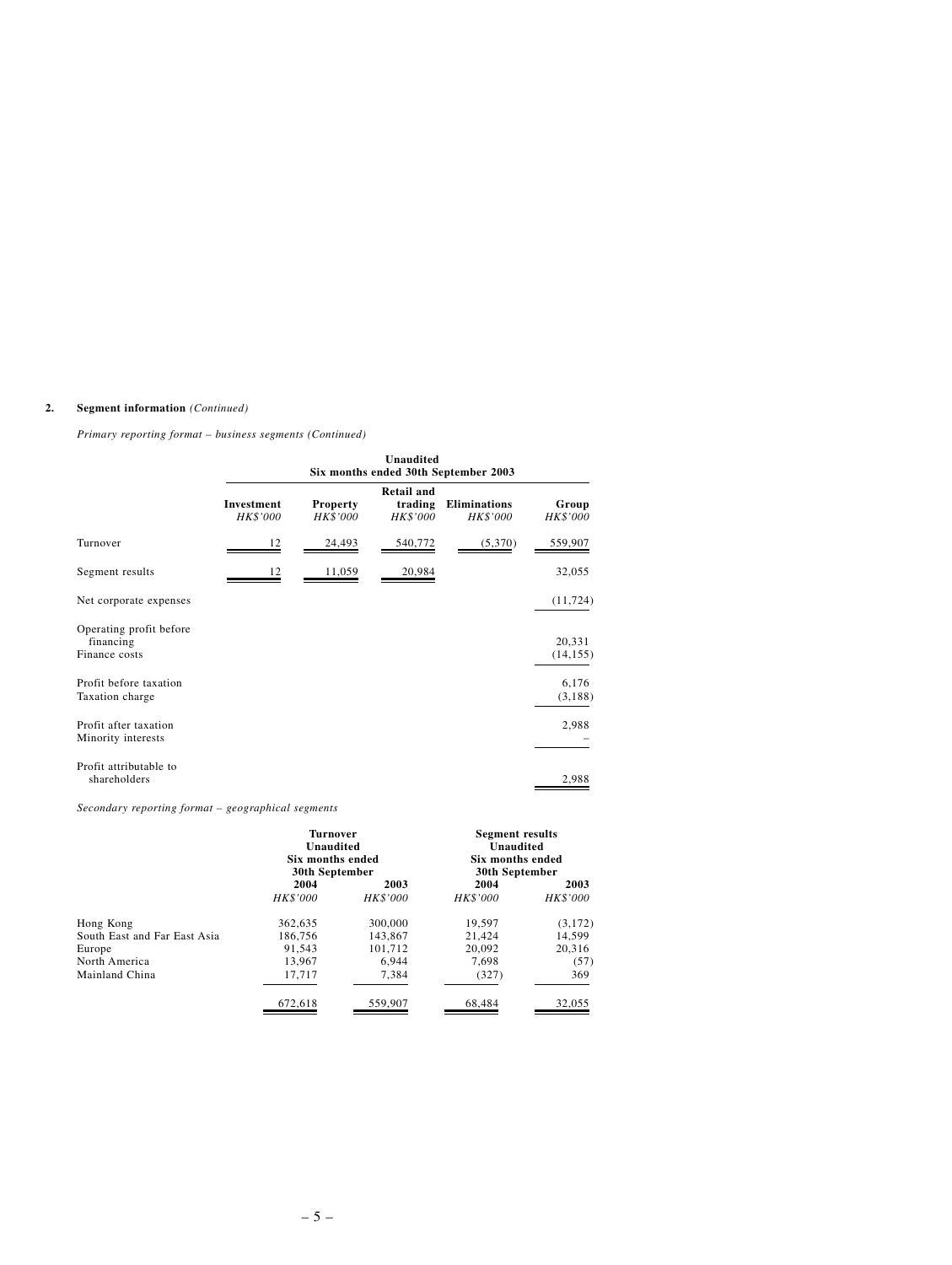## **3. Operating profit before financing**

|                                                                                                                                                                                            | Unaudited<br><b>Six months ended</b><br>30th September |                              |
|--------------------------------------------------------------------------------------------------------------------------------------------------------------------------------------------|--------------------------------------------------------|------------------------------|
|                                                                                                                                                                                            | 2004<br><b>HK\$'000</b>                                | 2003<br><b>HK\$'000</b>      |
| Operating profit before financing is stated after charging:<br>Depreciation<br>Owned fixed assets<br>Leased fixed assets                                                                   | 25,472<br>268                                          | 22,775<br>1.291              |
| Amortisation charge of trademarks<br>Loss on disposal of fixed assets<br>Provision for stock obsolescence and stocks written off<br>Provision for doubtful debts and bad debts written off | 1.136<br>66<br>1.178<br>406                            | 1.056<br>129<br>689<br>3,261 |

## **4. Taxation charge**

Hong Kong profits tax has been provided at the rate of 17.5% (2003: 17.5%) on the estimated assessable profit for the period less relief for available tax losses. Taxation on overseas profits has been calculated on the estimated assessable profit for the period at the rates of taxation prevailing in the countries in which the Group operates.

The amount of taxation charged to the consolidated profit and loss account represents:

|                                                                                       | Unaudited<br>Six months ended<br>30th September |                         |
|---------------------------------------------------------------------------------------|-------------------------------------------------|-------------------------|
|                                                                                       | 2004<br><b>HK\$'000</b>                         | 2003<br><b>HK\$'000</b> |
| Current taxation<br>Overseas profits tax<br>Under provision in respect of prior years | 1,324<br>702                                    | 1,323                   |
| Deferred taxation                                                                     | 2,026                                           | 1,323<br>1,865          |
| Taxation charge                                                                       | 2,026                                           | 3,188                   |

#### **5. Dividend**

|                                                               | Unaudited<br>Six months ended<br>30th September |                         |
|---------------------------------------------------------------|-------------------------------------------------|-------------------------|
|                                                               | 2004<br><b>HK\$'000</b>                         | 2003<br><b>HK\$'000</b> |
| Interim, declared, of HK\$0.01 (2003: Nil) per ordinary share | 9.513                                           |                         |

At a meeting held on 16th December 2004, the directors declared an interim dividend of HK\$0.01 per ordinary share. This declared dividend is not reflected as a dividend payable in the interim accounts, but will be reflected as an appropriation of retained earnings for the year ended 31st March 2005.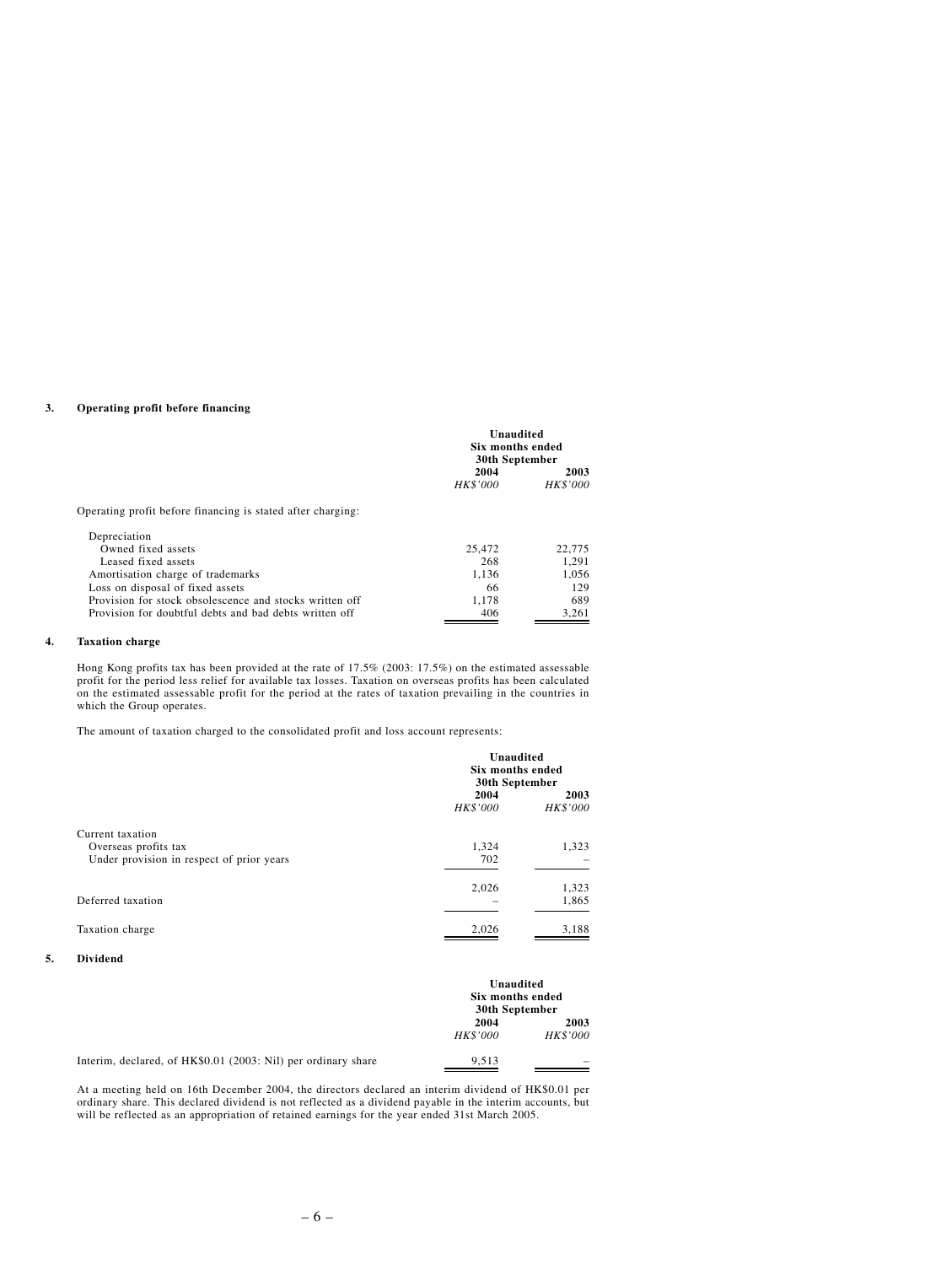#### **6. Earnings per share**

The calculation of basic and diluted earnings per share are based on the Group's profit attributable to shareholders of HK\$39,466,000 (2003: HK\$2,988,000).

The basic earnings per share is based on the weighted average number of 943,438,384 shares (2003: 936,340,023 shares) in issue during the period. The diluted earnings per share is based on 946,580,231 shares (2003: 938,486,364 shares) which is the weighted average number of shares in issue during the period plus the weighted average number of 3,141,847 shares deemed to be issued at no consideration if all outstanding options had been exercised.

### **7. Debtors and prepayments**

The Group allows an average credit period of 60 days to its trade debtors. Included in debtors and prepayments are trade debtors (net of provision for doubtful debts) with the following aging analysis:

|                                         | Unaudited<br>30th September<br>2004<br><b>HK\$'000</b> | Audited<br>31st March<br>2004<br>HK\$'000 |
|-----------------------------------------|--------------------------------------------------------|-------------------------------------------|
| Trade debtors                           |                                                        |                                           |
| Below 60 days                           | 21,121                                                 | 19,312                                    |
| Over 60 days                            | 32,348                                                 | 19,915                                    |
|                                         | 53,469                                                 | 39,227                                    |
| Deposits, prepayments and other debtors | 245,725                                                | 305,567                                   |
|                                         | 299,194                                                | 344,794                                   |

#### **8. Creditors and accruals**

Included in creditors and accruals are trade creditors with the following aging analysis:

|                              | Unaudited<br>30th September<br>2004<br>HK\$'000 | Audited<br>31st March<br>2004<br><b>HK\$'000</b> |
|------------------------------|-------------------------------------------------|--------------------------------------------------|
| Trade creditors              |                                                 |                                                  |
| Below 60 days                | 89,002                                          | 81,622                                           |
| Over 60 days                 | 78,520                                          | 63,151                                           |
|                              | 167,522                                         | 144,773                                          |
| Other creditors and accruals | 157,381                                         | 132,408                                          |
|                              | 324,903                                         | 277,181                                          |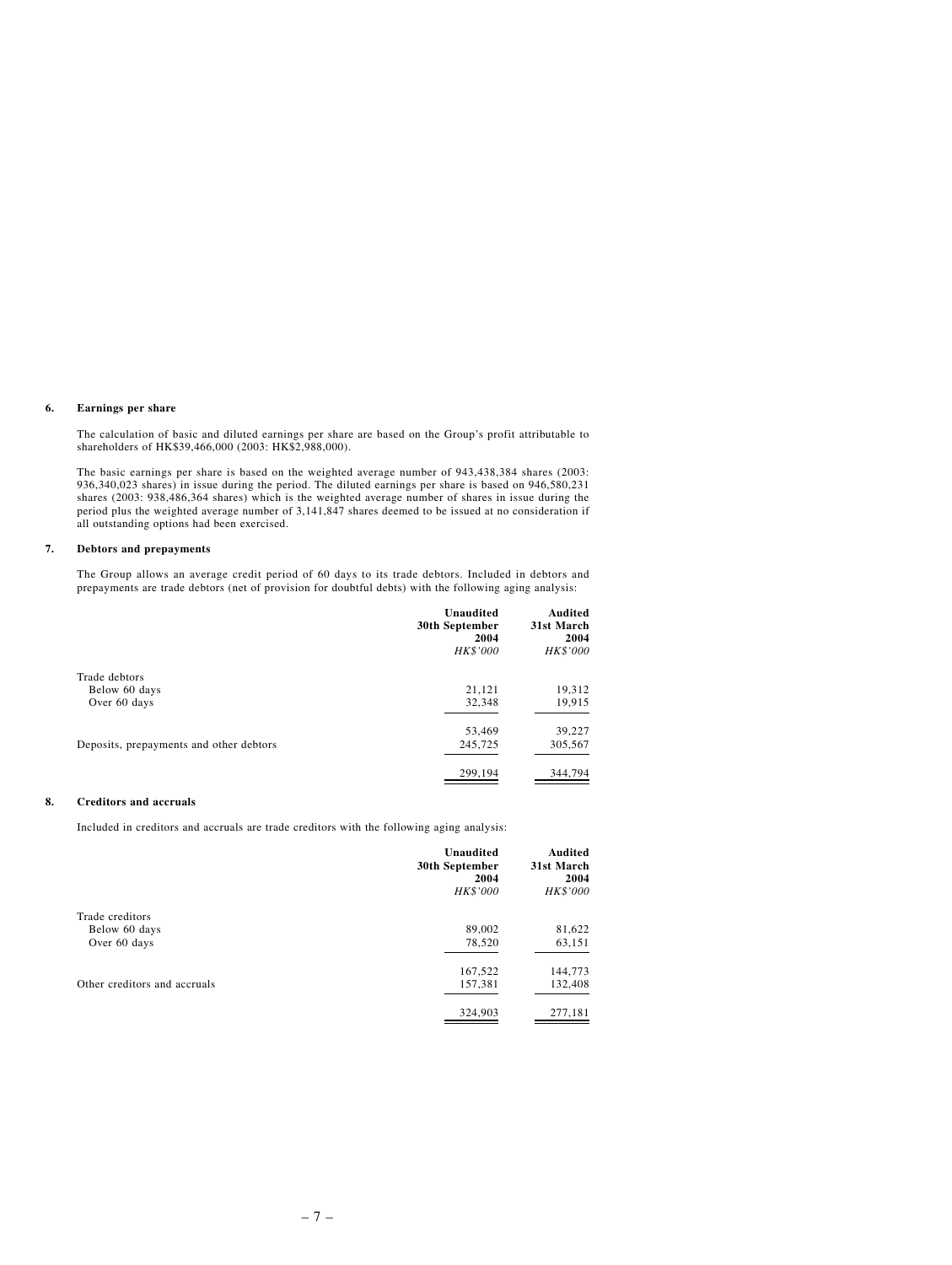#### **9. Share capital**

|                                                    | Number of<br>shares of<br>HK\$0.1 each |
|----------------------------------------------------|----------------------------------------|
| Issued and fully paid:                             |                                        |
| At 1st April 2003 and 30th September 2003          | 936, 340, 023                          |
| At 1st April 2004<br>Issue of shares <i>(note)</i> | 943,340,023<br>6,000,000               |
|                                                    |                                        |
| At 30th September 2004                             | 949,340,023                            |

*Note:* During the period, all the share options outstanding as at 31st March 2004 were exercised. 6,000,000 ordinary shares were issued in September 2004 and 2,000,000 ordinary shares were issued in October 2004. The exercise price was HK\$0.248 per ordinary share.

No further share options were exercised, granted or lapsed during the period ended 30th September 2004.

#### **10. Long term liabilities**

|                                                                        |             | <b>Unaudited</b><br>30th September<br>2004 | <b>Audited</b><br>31st March<br>2004 |
|------------------------------------------------------------------------|-------------|--------------------------------------------|--------------------------------------|
|                                                                        | <b>Note</b> | HK\$'000                                   | <b>HK\$'000</b>                      |
| Bank loans, secured                                                    | (a)         | 264,486                                    | 268,860                              |
| Loan from a related company                                            | (b)         | 11,580                                     | 24,580                               |
| Loan from a director                                                   | (c)         |                                            | 13,444                               |
| Obligations under finance leases                                       | (d)         | 976                                        | 663                                  |
|                                                                        |             | 277,042                                    | 307,547                              |
| Amount repayable within one year included<br>under current liabilities |             | (22, 974)                                  | (57, 278)                            |
|                                                                        |             | 254,068                                    | 250,269                              |
| Note:                                                                  |             |                                            |                                      |
| The bank loans are repayable as follows:<br>(a)                        |             |                                            |                                      |
| Not exceeding 1 year                                                   |             | 11,085                                     | 19,025                               |
| More than 1 year, but not exceeding 2 years                            |             | 9,591                                      | 239,211                              |
| More than 2 years, but not exceeding 5 years                           |             | 186,610                                    | 10,624                               |
| More than 5 years                                                      |             | 57,200                                     |                                      |
|                                                                        |             | 264,486                                    | 268,860                              |

- (b) The loan is unsecured, bears interest at prime rate and wholly repayable within one year.
- (c) The loan balance was wholly repaid on 30th April 2004. It was unsecured, and bore interest at 1.5% per annum above US Dollar best lending rate.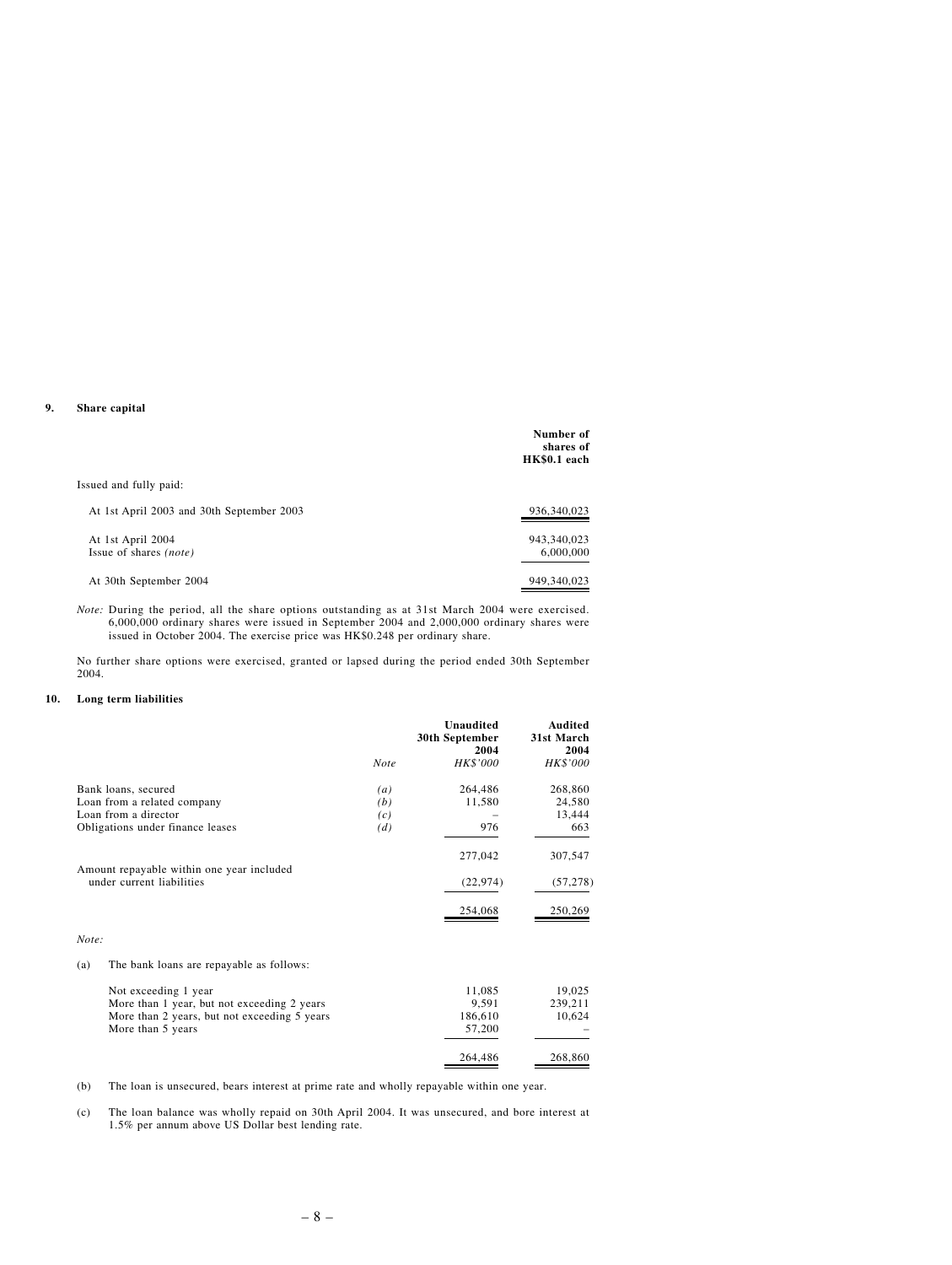#### **10. Long term liabilities** *(Continued)*

(d) The obligations under finance leases are repayable as follows:

|                                                                                                                                          |                                                 | Minimum lease payments                           | <b>Present value</b>                            |                                                  |
|------------------------------------------------------------------------------------------------------------------------------------------|-------------------------------------------------|--------------------------------------------------|-------------------------------------------------|--------------------------------------------------|
|                                                                                                                                          | Unaudited<br>30th September<br>2004<br>HK\$'000 | Audited<br>31st March<br>2004<br><b>HK\$'000</b> | Unaudited<br>30th September<br>2004<br>HK\$'000 | Audited<br>31st March<br>2004<br><b>HK\$'000</b> |
| Not exceeding 1 year<br>More than 1 year, but not exceeding 2 years<br>More than 2 years, but not exceeding 5 years<br>More than 5 years | 355<br>303<br>452<br>32                         | 270<br>166<br>320<br>40                          | 309<br>261<br>383<br>23                         | 229<br>138<br>262<br>34                          |
|                                                                                                                                          | 1.142                                           | 796                                              | 976                                             | 663                                              |
| Future finance charges on finance leases                                                                                                 | (166)                                           | (133)                                            |                                                 |                                                  |
| Present value of finance lease liabilities                                                                                               | 976                                             | 663                                              |                                                 |                                                  |

#### **11. Contingent liabilities**

|                  | Unaudited<br>30th September | Audited<br>31st March |
|------------------|-----------------------------|-----------------------|
|                  | 2004                        | 2004                  |
|                  | <b>HK\$'000</b>             | <b>HK\$'000</b>       |
| Bills discounted | 8.885                       | 5.448                 |

### **12. Commitments**

|                                                       | Unaudited<br>30th September<br>2004<br><b>HK\$'000</b> | Audited<br>31st March<br>2004<br><b>HK\$'000</b> |
|-------------------------------------------------------|--------------------------------------------------------|--------------------------------------------------|
| Commitments in respect of expenditure on fixed assets |                                                        |                                                  |
| Contracted but not provided for                       | 2.564                                                  |                                                  |

| Contracted but not provided for |
|---------------------------------|
|---------------------------------|

#### **13. Related party transactions**

|                                                              |                  | Unaudited<br>Six months ended<br>30th September |                 |
|--------------------------------------------------------------|------------------|-------------------------------------------------|-----------------|
|                                                              |                  | 2004                                            | 2003            |
|                                                              | <b>Note</b>      | <b>HK\$'000</b>                                 | <b>HK\$'000</b> |
| Purchases of goods from related companies                    |                  | 29.369                                          | 13,708          |
| Rental income received and receivable from related companies | $\left(a\right)$ | 881                                             | 905             |
| Interest income receivable from a related company            |                  | 2.139                                           | 2.448           |
| Interest expense paid to a related company                   |                  | 349                                             | 812             |
| Interest expense paid to a director                          |                  | 774                                             | 399             |

(a) Leases for the use of office premises at Stelux House were renewed on 9th August 2004 for a new term commencing from 15th August 2004 to 31st March 2007 at a monthly rental of HK\$85,536 (for International Optical Manufacturing Company Limited) and HK\$49,450 (for Yee Hing Company Limited) respectively.

Except for the above, the terms of these related party transactions have not changed from those disclosed in the Annual Report 2004.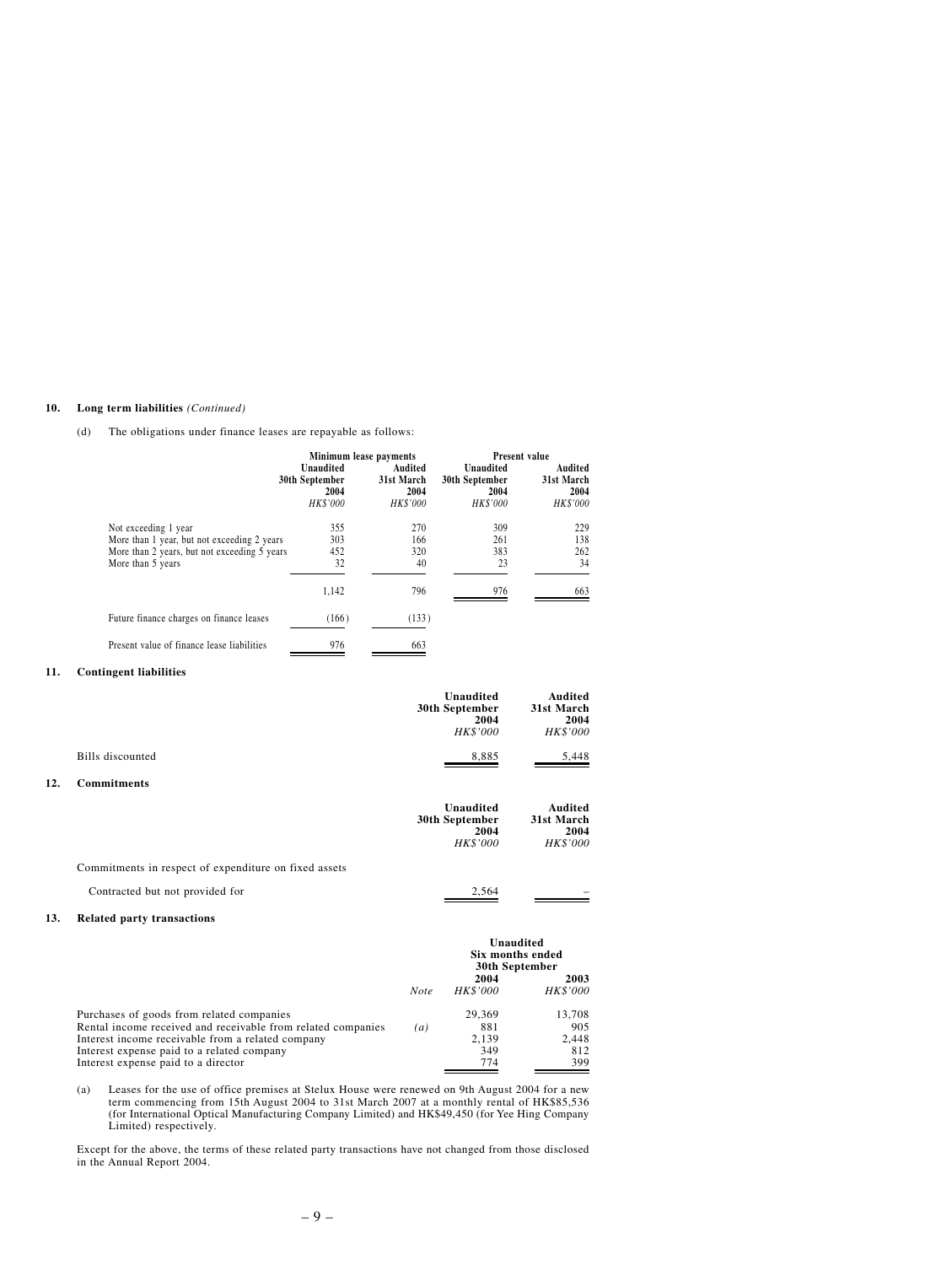# **MANAGEMENT DISCUSSION AND ANALYSIS**

## **REVIEW OF GROUP OPERATIONS**

The Group is pleased to announce a marked increase in profits attributable to shareholders of HK\$39 million for the six months ended 30th September 2004 compared to a profit of HK\$3 million during the same period last year. The directors have declared that an interim dividend of HK\$0.01 per share be payable for the six months ended 30th September 2004.

## **Retail**

This Division which comprises the Group's three core retail chains, City Chain, Optical 88 and Hipo.fant, reported a more than ten fold increase in profits of HK\$37.8 million for the first six months compared to HK\$3.2 million during the same period last year. Turnover increased by 28% to HK\$537 million. The significant growth in profits was due in part to SARS which had the effect of lowering sales during the corresponding period last year.

Apart from the strong recovery in the retail sector, continued improvements in our gross margins and stringent cost control measures contributed to the good results. Aggressive expansion has continued in Thailand, Malaysia, Singapore, Mainland China and Macau. As of 30th September 2004, the Group has 483 shops/counters, an increase of 65 shops/counters from the same period last year.

Over the next three years, the Group will further invest in its retail businesses. To ensure our retail businesses are not overly reliant on the Hong Kong market, the Group will simultaneously expand its watch and optical businesses in Mainland China, Macau and South East Asia. The Group believes a diversified expansion in the region will improve its yearly sales and profits by up to two-digit figures in the next few years.

## *City Chain*

City Chain Hong Kong reported an increase of profits of HK\$18 million up from breakeven during the same time last year. Turnover increased by 34%.

Regionally (excluding mainland China), City Chain subsidiaries generally also reported improved performances. Compared to the first six months of last year, profits have increased by 46% to HK\$15 million and turnover has increased by 27%.

The performance of City Chain operations in Mainland China, although having yet to breakeven, continued to meet expectations. Taking advantage of CEPA entry requirements, the expansion of City Chain operations will therefore be expedited.

## *Optical 88*

Optical 88 Hong Kong and in the rest of Asia also reported much better results compared to the first six months of the last financial year. Turnover increased by 24% and a profit of HK\$11 million was reported compared to HK\$2 million during the same period last year. We expect results for the optical business in the second half of this financial year will further improve.

During the period under review, our Asian operations reported satisfactory growth in profits with Thailand and Macau in particular contributing to such growth. Although our operations in Guangzhou have yet to report profits, however, taking advantage of CEPA, expansion will be expedited.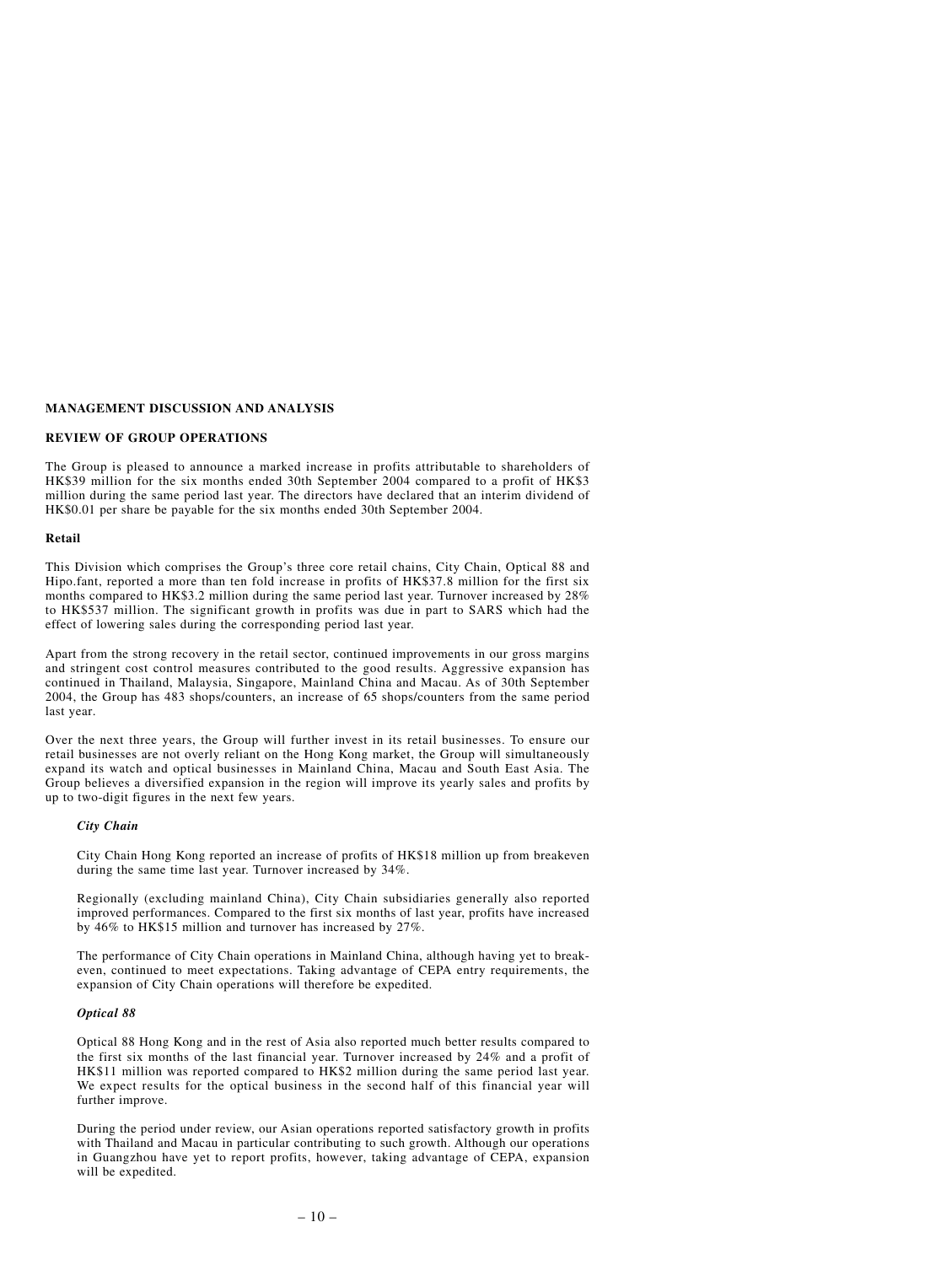## **Retail** *(Continued)*

# *Hipo.fant*

Hipo.fant Hong Kong and regionally reported improved performances compared to the corresponding period last year. Losses for the first six months narrowed to HK\$5.6 million down from HK\$8.6 million last year. This was due to two factors – the closure of nonperforming shops and improved gross margins. The Group has evaluated Hipo.fant's performance and the future development of this business. Action has been taken for the improvement of its operations. Improved results will be seen in the second half of this financial year.

## **Watch Manufacturing, Export and Trading**

Overall sales turnover at our watch manufacturing, export and trading subsidiaries was unchanged from the same period last year. However, profits for the period under review increased by 66% to HK\$15 million due to the improvement in profit margins.

In November 2004, the trade has been informed that the Group's watch partnership with adidas will come to an end in December 2005. Some short term impact is expected on the sales turnover of our UK trading and Hong Kong export subsidiaries. Although the partnership with adidas has been successful, the contract restricts the Group from entering into licensing arrangements with other brands. Early termination of the contract means the Group has a better opportunity to build a multi-brand watch export business better poised for further long term growth.

The Group has recently signed exclusive watch licenses for the Everlast brand in Europe and Asia and Everlast watches are scheduled for launch at the Basel Fair in Spring of next year.

## **Property Investment**

Rental income in respect of Stelux House for the period was approximately HK\$12 million (2003: HK\$16 million). The average floor area occupied during the period was approximately 76% (2003: 93%).

# **FINANCE**

Of the Group's bank borrowings at balance sheet date was HK\$491 million (at 31st March 2004: HK\$503 million), out of which, HK\$238 million (at 31st March 2004: HK\$253 million) were repayable within 12 months. The Group's gearing ratio at balance sheet date was 0.59 (at 31st March 2004: 0.61), which was calculated based on the Group's bank borrowings and shareholders' funds of HK\$835 million (at 31st March 2004: HK\$820 million).

Of the Group's bank borrowings, 3% (at 31st March 2004: 4%) were denominated in foreign currencies. The Group's bank borrowings denominated in Hong Kong Dollars were on a floating rate basis at either bank prime lending rates or short-term inter-bank offer rates.

The Group does not engage in speculative derivative trading.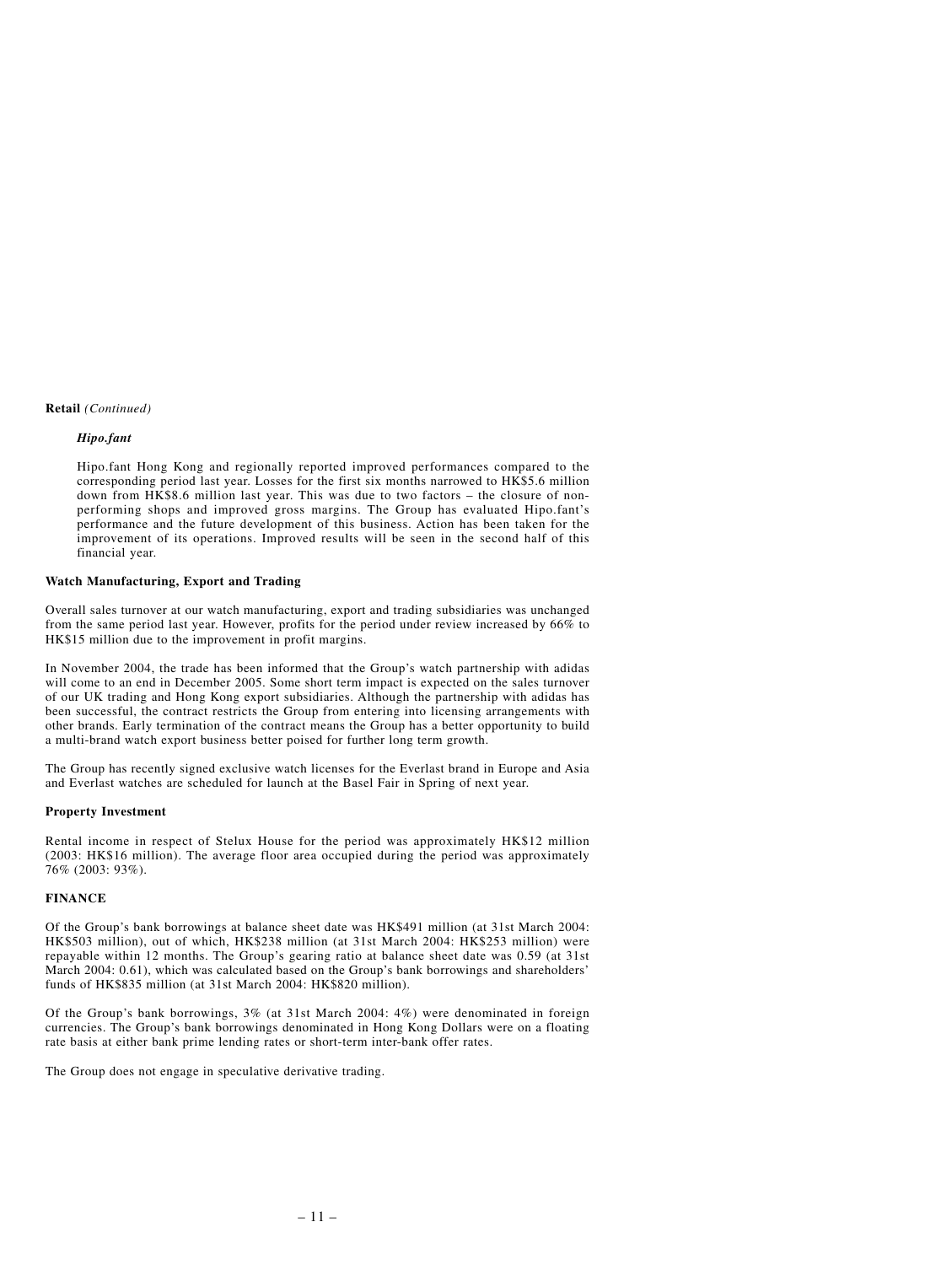#### **PROSPECTS**

The Group will concentrate on the development of its core businesses – watch and optical businesses, especially the development of retail chain stores in the region. It is expected that funds for such investments will come from internal funds and bank borrowings.

Riding on the back of strong resurgence in the retail sectors in Hong Kong and Asian countries where the Group operates and further based on our performance to date in the third quarter of 2004/05, we are optimistic that the Group's overall businesses will achieve satisfactory growth for the rest of the financial year.

## **CAPITAL STRUCTURE OF THE GROUP**

There was no change in the capital structure of the Group during the period except that all the share options outstanding as at 31st March 2004 were exercised and the details are disclosed in the following section, "Share Option".

### **SHARE OPTION**

The details of share options granted to the directors are as follows:

|                         | <b>Total outstanding</b> |                              |  |
|-------------------------|--------------------------|------------------------------|--|
|                         | at<br>1st April<br>2004  | at<br>30th September<br>2004 |  |
| Mr Joseph C. C. Wong    | 5.000,000                |                              |  |
| Mr Chu Kai Wah, Anthony | 1,000,000                |                              |  |
| Mr Lee Shu Chung, Stan  | 1,000,000                |                              |  |
| Mr Wong Yuk Woon        | 1,000,000                |                              |  |

#### *Note:*

These options are granted on 17th January 2000 and exercisable at HK\$0.248 per share during the period from 17th January 2000 to 16th January 2005. These options were exercised during the period with the following details:

|                         | Number of<br>options | <b>Exercise</b><br>date | <b>Exercise</b><br>price | <b>Closing price</b><br>immediately<br>prior to the<br>exercise date | Date of issue<br>of share<br>certificates |
|-------------------------|----------------------|-------------------------|--------------------------|----------------------------------------------------------------------|-------------------------------------------|
| Mr Joseph C. C. Wong    | 5,000,000            | $24-Sep-04$             | HK\$0.248                | HK\$0.560                                                            | $28-Sep-04$                               |
| Mr Chu Kai Wah, Anthony | 1,000,000            | $27-Sep-04$             | HK\$0.248                | HK\$0.540                                                            | $5-Oct-04$                                |
| Mr Lee Shu Chung, Stan  | 1,000,000            | $27-Sep-04$             | HK\$0.248                | HK\$0.540                                                            | $28-Sep-04$                               |
| Mr Wong Yuk Woon        | 1,000,000            | $30-Sep-04$             | HK\$0.248                | HK\$0.550                                                            | $5-Oct-04$                                |

# **CHANGES IN THE COMPOSITION OF THE GROUP DURING THE INTERIM PERIOD**

There were no material acquisitions and disposals of subsidiary companies and there were no material acquisitions of associated companies during the interim period. There was no change in the composition of the Group during the interim period.

## **SEGMENTAL INFORMATION**

An analysis of the Group's segment turnover and segment results by business activities and markets is shown in note 2 to the interim accounts.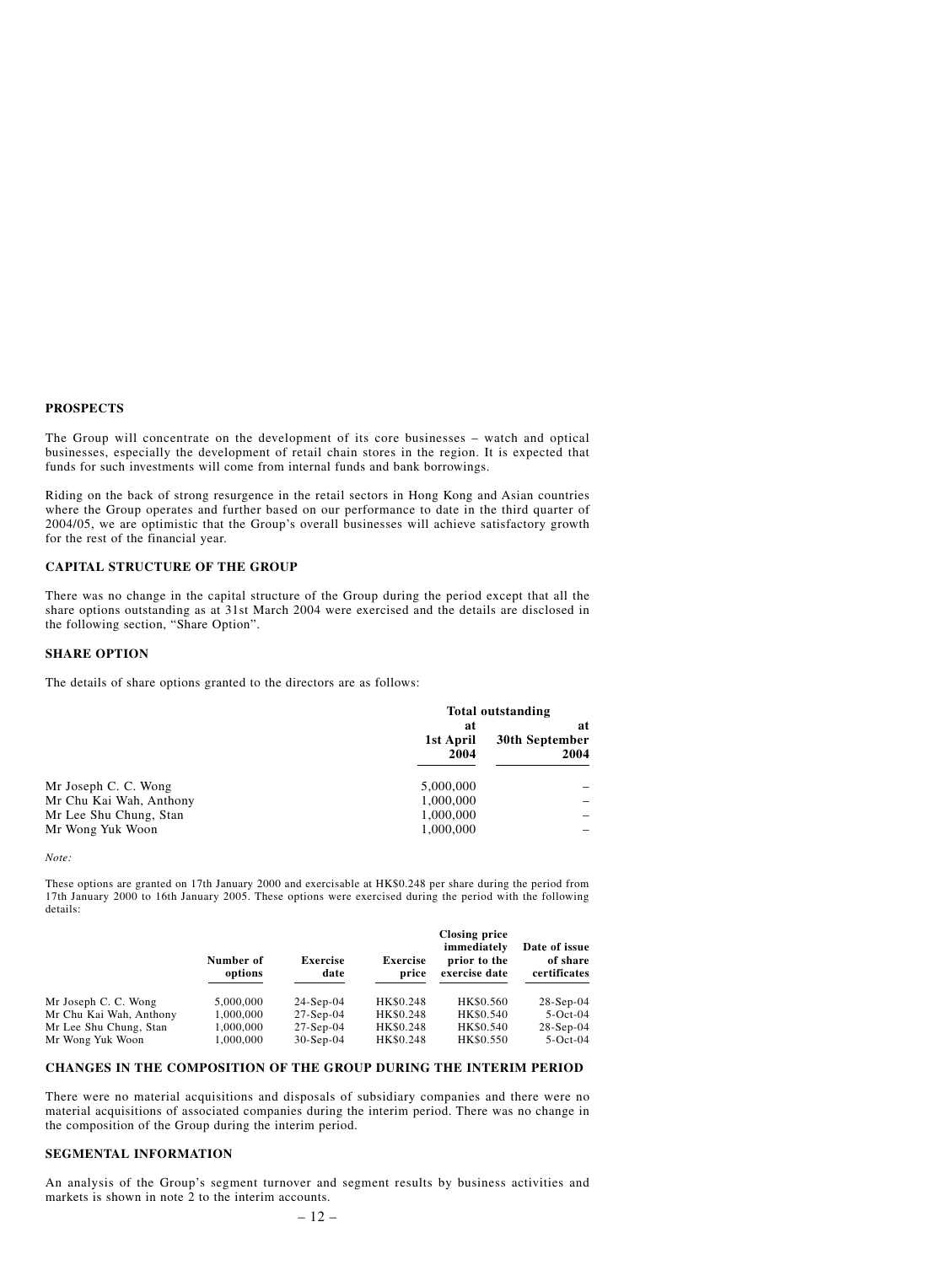### **NUMBER AND REMUNERATION OF EMPLOYEES, REMUNERATION POLICIES, BONUS AND SHARE OPTION SCHEMES AND TRAINING SCHEMES**

The Group's remuneration policies are reviewed on a regular basis and remuneration packages are in line with market practices in the relevant countries where the Group operates. As of 30th September 2004, the Group had 2,165 (at 30th September 2003: 1,915) employees. Details of outstanding share options are disclosed in the above section, "Share Option".

# **DETAILS OF THE CHARGES ON GROUP ASSETS**

At 30th September 2004, certain of the Group's land and buildings amounting to HK\$174,778,000 (at 31st March 2004: HK\$174,616,000), investment properties amounting to HK\$557,000,000 (at 31st March 2004: HK\$557,000,000), bank deposits amounting to HK\$2,328,000 (at 31st March 2004: HK\$2,024,000) and other debtor of HK\$50,000,000 (at 31st March 2004: HK\$50,000,000) were pledged to secure banking facilities granted to the Group.

### **DIRECTORS' INTERESTS**

Mr Wong Chong Po, Mr Joseph C. C. Wong, Mr Anthony Chu Kai Wah, Mr Stan Lee Shu Chung and Mr Wong Yuk Woon are eligible to an annual bonus determinable under the terms of an executive bonus scheme with respect to the management of the Group. Provision for the executive bonus in respect of the directors eligible under the Executive Bonus Scheme for the half year ended 30th September 2004 amounted to HK\$3,432,000 (2003: Nil).

As at 30th September 2004, the interests and short positions of the directors, chief executive and their associates in the shares or underlying shares of the Company and its associated corporations (within the meaning of Part XV of the Securities and Futures Ordinance ("SFO") (including interests which they are deemed or taken to have under such provisions of the SFO)) as recorded in the register maintained under Section 352 of the SFO or as otherwise notified to the Company were as follows:

All interests disclosed below represent long positions in shares of the Company.

#### **(a) The Company – Ordinary shares**

|                         | Number of shares      |                     |                        |              | Approximate<br>percentage of<br>issued share<br>capital<br>as at 30th |
|-------------------------|-----------------------|---------------------|------------------------|--------------|-----------------------------------------------------------------------|
|                         | Personal<br>interests | Family<br>interests | Corporate<br>interests | <b>Total</b> | September<br>2004                                                     |
| Mr Wong Chong Po        | 3,600,000             |                     | -#                     | 3,600,000    | 0.38                                                                  |
| Mr Joseph C. C. Wong    | 13,181,211            | 10,000              | -                      | 13.191.211   | 1.39                                                                  |
| Mr Chu Kai Wah, Anthony | 1,000,000*            |                     |                        | 1,000,000    | 0.11                                                                  |
| Mr Sakorn Kanjanapas    | 391.056               |                     |                        | 391.056      | 0.04                                                                  |
| Mr Lee Shu Chung, Stan  | 2,000,000             |                     |                        | 2,000,000    | 0.21                                                                  |
| Mr Wong Yuk Woon        | 1.000.000*            |                     |                        | 1.000.000    | 0.11                                                                  |

\* 1,000,000 share options had been exercised in September 2004 but the share certificates were issued in October 2004.

# The 552,037,741 shares, previously disclosed in the Annual Report 2004, should not be disclosed here as the estate of Mr Wong Chue Meng (the former Chairman of the Company who passed away on 15th June 2003) has a controlling interest in Yee Hing Company Limited.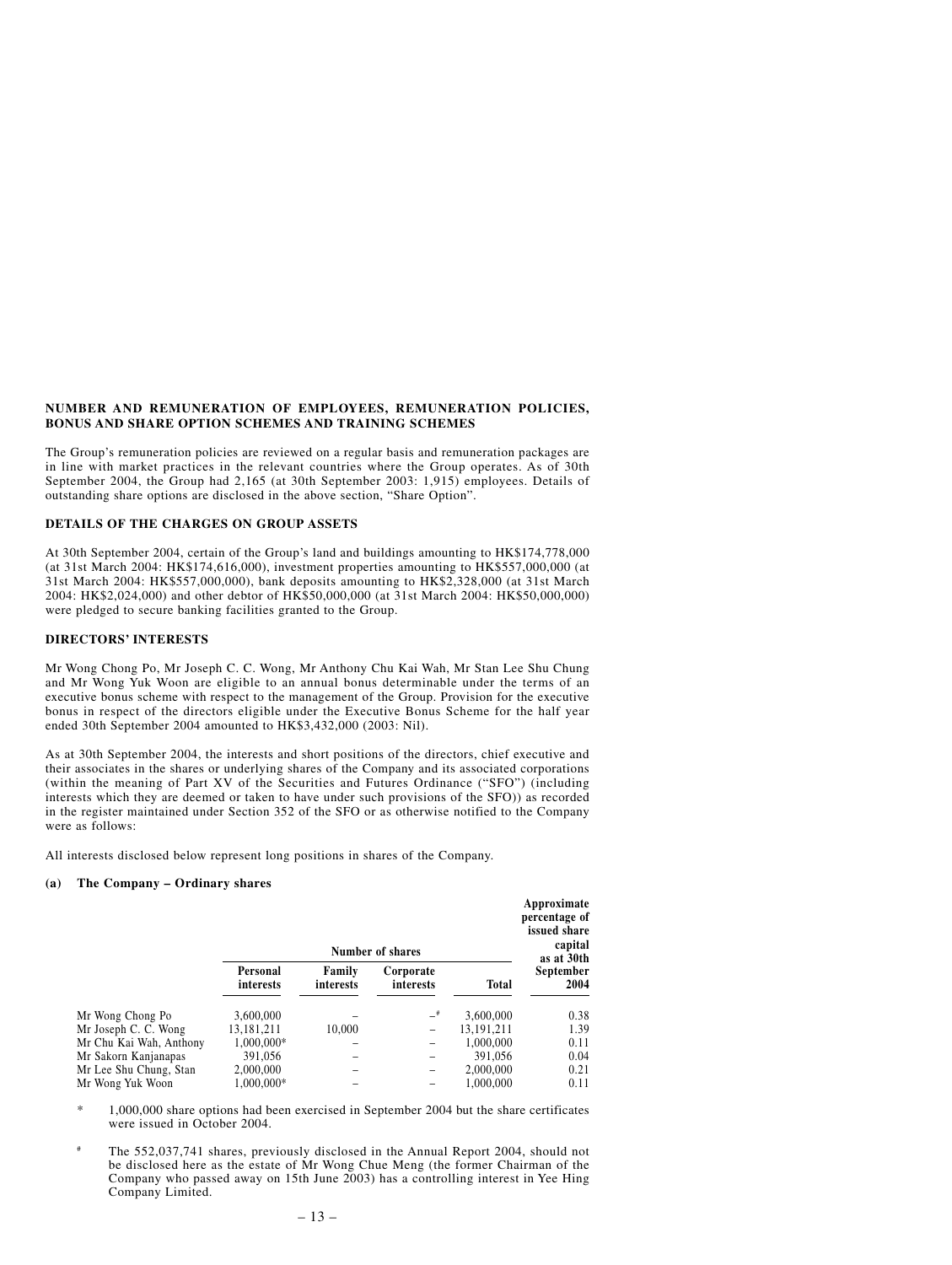## **DIRECTORS' INTERESTS** *(Continued)*

#### **(b) Subsidiary companies**

|       |                                                                            |                         |                     |                               |                               | Approximate<br>percentage of<br>preference |
|-------|----------------------------------------------------------------------------|-------------------------|---------------------|-------------------------------|-------------------------------|--------------------------------------------|
|       |                                                                            |                         |                     | Number of shares              |                               | shares<br>as at 30th                       |
|       |                                                                            | Personal<br>interests   | Family<br>interests | Corporate<br>interests        | <b>Total</b>                  | September<br>2004                          |
| (i)   | City Chain (Thailand) Company Limited – Preference shares $(1)$            |                         |                     |                               |                               |                                            |
|       | Mr Wong Chong Po<br>Mr Joseph C. C. Wong<br>Mr Sakorn Kanjanapas           | 200<br>200<br>200       |                     | 208,800<br>208,800<br>208,800 | 209,000<br>209,000<br>209,000 | 99.52<br>99.52<br>99.52                    |
| (ii)  | Stelux Watch (Thailand) Company Limited – Preference shares <sup>(2)</sup> |                         |                     |                               |                               |                                            |
|       | Mr Wong Chong Po<br>Mr Joseph C. C. Wong<br>Mr Sakorn Kanjanapas           | 600<br>600<br>600       |                     |                               | 600<br>600<br>600             | 16.67<br>16.67<br>16.67                    |
| (iii) | Optical 88 (Thailand) Company Limited – Preference shares <sup>(3)</sup>   |                         |                     |                               |                               |                                            |
|       | Mr Wong Chong Po<br>Mr Joseph C. C. Wong<br>Mr Sakorn Kanjanapas           | 5,000<br>5,000<br>5,000 |                     | 225,000<br>225,000<br>225,000 | 230,000<br>230,000<br>230,000 | 90.20<br>90.20<br>90.20                    |

#### *Notes:*

- (1) City Chain (Thailand) Company Limited is a wholly-owned subsidiary of the Company. The preference shares held by certain directors represent preference shares issued by City Chain (Thailand) Company Limited which do not carry any voting rights and which are not entitled to any profit sharing but are only entitled to annual fixed dividends. The corporate interests of each of Mr Wong Chong Po, Mr Joseph C. C. Wong and Mr Sakorn Kanjanapas in 208,800 preference shares duplicate with each other.
- (2) Stelux Watch (Thailand) Company Limited is a wholly-owned subsidiary of the Company. The preference shares held by certain directors represent preference shares issued by Stelux Watch (Thailand) Company Limited which do not carry any voting rights and which are not entitled to any profit sharing but are only entitled to annual fixed dividends.
- (3) Optical 88 (Thailand) Company Limited is a wholly-owned subsidiary of the Company. The preference shares held by certain directors represent preference shares issued by Optical 88 (Thailand) Company Limited which do not carry any voting rights and which are not entitled to any profit sharing but are only entitled to annual fixed dividends. The corporate interests of each of Mr Wong Chong Po, Mr Joseph C. C. Wong and Mr Sakorn Kanjanapas in 225,000 preference shares duplicate with each other.

Save as disclosed above, no directors, chief executive of the Company or their associates had any interest or short position in the shares or underlying shares of the Company or any of its associated corporations (within the meaning of Part XV of the SFO) as recorded in the register required to be kept under Section 352 of the SFO or as otherwise notified to the Company and the Stock Exchange pursuant to the Model Code for Securities Transactions by Directors of Listed Issuers ("Model Code").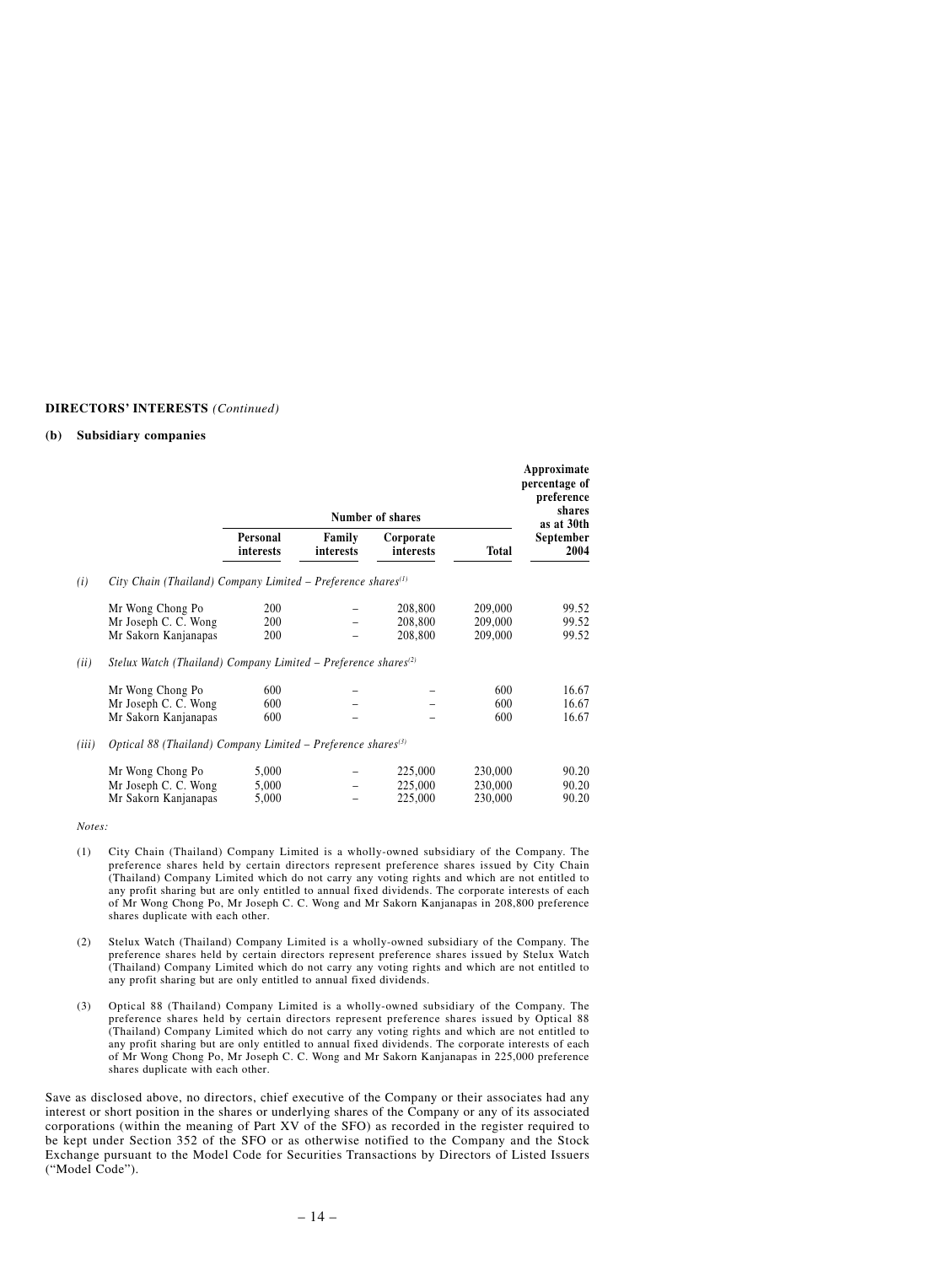## **SUBSTANTIAL SHAREHOLDERS**

As at 30th September 2004, the following companies (other than directors of the Company as disclosed above) had interests in the shares of the Company as recorded in the register required to be kept under Section 336 of the SFO:

| Name                          | Number of<br>shares | Percentage of<br>shareholding | <b>Note</b>      |
|-------------------------------|---------------------|-------------------------------|------------------|
| Yee Hing Company Limited      | 415.031.771         | 43.72%                        | $\left(a\right)$ |
| Active Lights Company Limited | 135,653,636         | 14.29%                        | (b)              |
| Thong Sia Company Limited     | 91,032,218          | $9.59\%$                      | (c)              |

*Notes:*

- (a) These shares are held by Yee Hing Company Limited as beneficial owner. The estate of Mr Wong Chue Meng has a controlling interest in Yee Hing Company Limited.
- (b) These shares are held by Active Lights Company Limited as beneficial owner. Active Lights Company Limited is a company controlled by Yee Hing Company Limited.
- (c) These shares are held by Thong Sia Company Limited as beneficial owner. The estate of Mr Wong Chue Meng holds 38% of the issued shares of Thong Sia Company Limited.

All interests disclosed above represent long positions in shares of the Company.

Save as disclosed in Directors' Interests above, so far as the directors are aware, there are no other parties which were, directly or indirectly, interested in 5% or more of the nominal value of the share capital of the Company as at 30th September 2004 as recorded in the register required to be kept by the Company under Section 336 of the SFO.

### **CLOSURE OF REGISTER OF MEMBERS**

The Register of Members of the Company will be closed from 28th January 2005 (Friday) to 2nd February 2005 (Wednesday) both days inclusive, during which period no transfer of shares will be effected. In order to qualify for the entitlement to the interim dividend, all transfers accompanied by the relevant share certificates must be lodged with the Company's Hong Kong Registrar, Computershare Hong Kong Investor Services Limited, 1901-5, 19th Floor, Hopewell Centre, 183 Queen's Road East, Wanchai, Hong Kong for registration no later than 4:00 p.m. on 27th January 2005 (Thursday). The interim dividend will be paid on 15th February 2005 (Tuesday).

#### **PURCHASE, SALE OR REDEMPTION OF LISTED SECURITIES**

The Company has not redeemed any of its shares during the period. Neither the Company nor any of its subsidiaries has purchased or sold any of the Company's shares during the period.

#### **CODE OF BEST PRACTICE**

In the opinion of the directors, the Company has complied with the Code of Best Practice as set out in Appendix 14 of the Rules Governing the Listing of Securities on the Stock Exchange ("Listing Rules") throughout the period except that the independent non-executive directors of the Company are not appointed for a specific term but subject to retirement by rotation in accordance with the Company's Bye-laws.